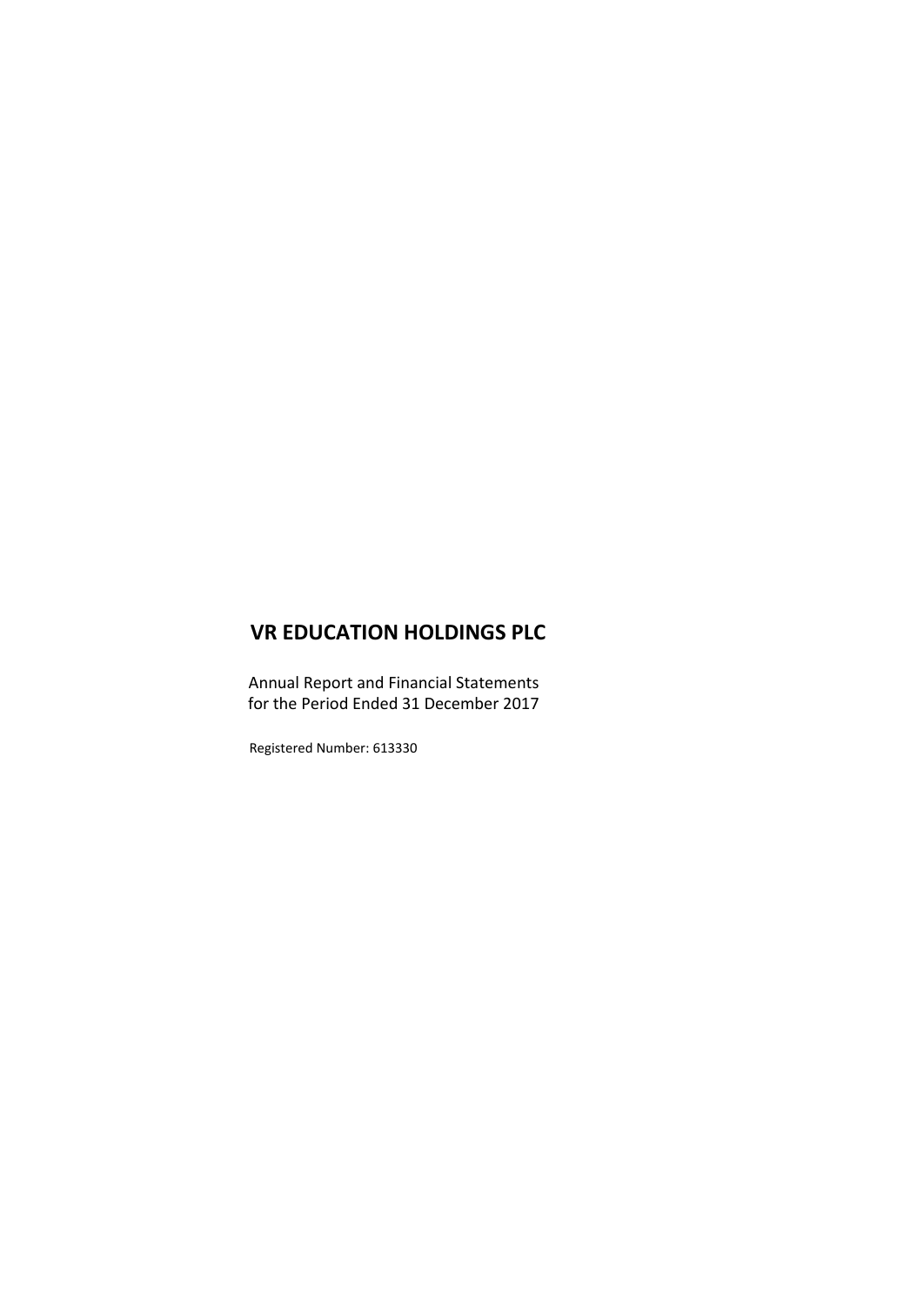## **DIRECTORS' REPORT AND FINANCIAL STATEMENTS for the Period Ended 31 December 2017**

| <b>TABLE OF CONTENTS</b>            | <b>PAGE</b>    |
|-------------------------------------|----------------|
| <b>COMPANY INFORMATION</b>          | $\overline{2}$ |
| <b>CHAIRMAN'S STATEMENT</b>         | 3              |
| <b>STRATEGIC REPORT</b>             | 4              |
| <b>DIRECTORS' REPORT</b>            | $\overline{7}$ |
| <b>INDEPENDENT AUDITOR'S REPORT</b> | 10             |
| STATEMENT OF COMPREHENSIVE INCOME   | 13             |
| STATEMENT OF FINANCIAL POSITION     | 14             |
| STATEMENT OF CHANGES IN EQUITY      | 15             |
| STATEMENT OF CASH FLOWS             | 16             |
| NOTES TO THE FINANCIAL STATEMENTS   | 17             |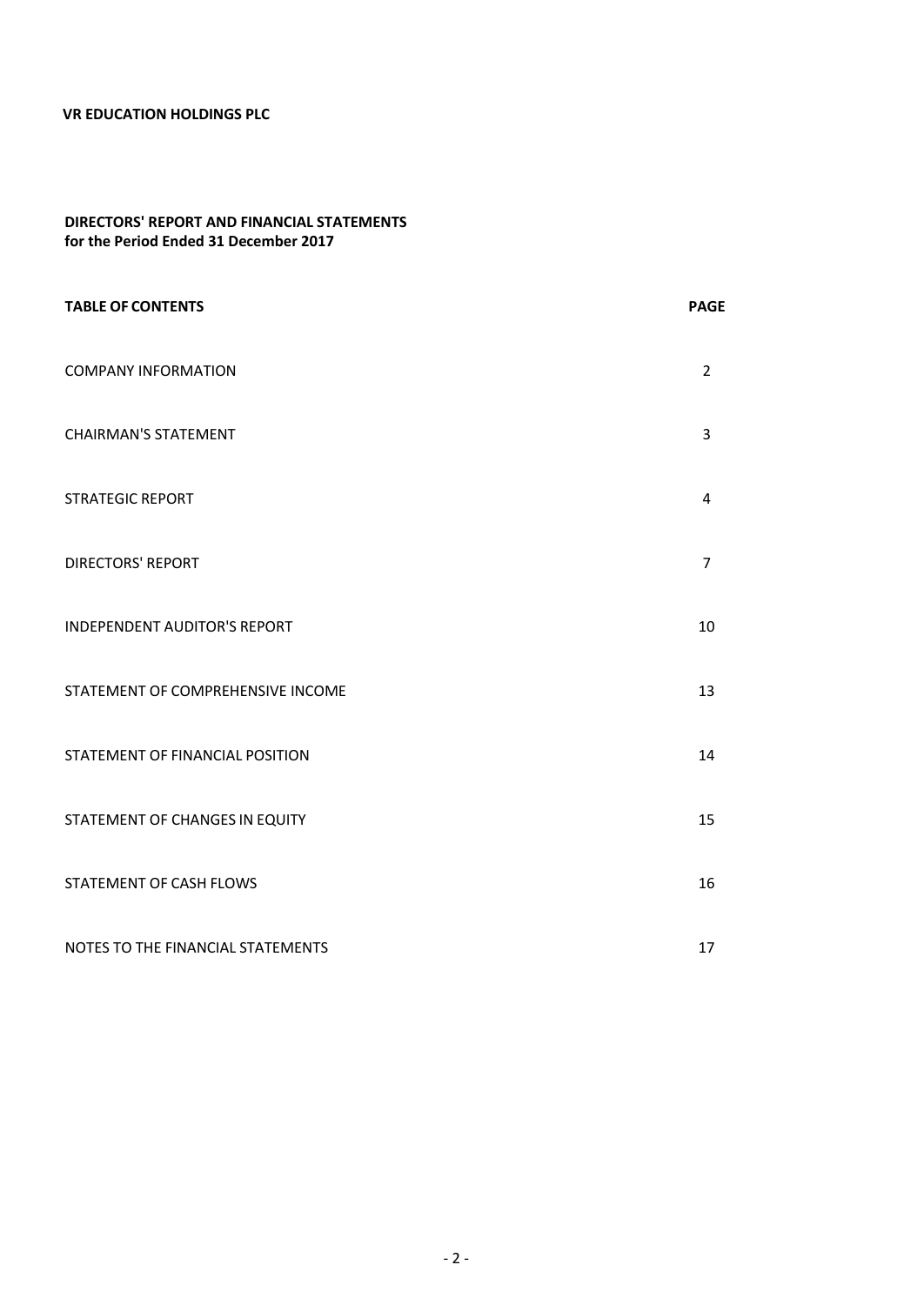# <span id="page-2-0"></span>**COMPANY INFORMATION**

| <b>DIRECTORS</b>         | Non-Executive Chairman - Richard Cooper (appointed 1 November 2017)<br>Executive Director - David Whelan<br>Executive Director - Sandra Whelan<br>Executive Director - Séamus Larrissey (appointed 29 November 2017)<br>Non-Executive Director - Michael Boyce (appointed 16 February 2018)<br>Non-Executive Director - Tony Hanway (appointed 16 February 2018) |
|--------------------------|------------------------------------------------------------------------------------------------------------------------------------------------------------------------------------------------------------------------------------------------------------------------------------------------------------------------------------------------------------------|
| <b>SECRETARY</b>         | One Advisory Limited<br>201 Temple Chambers<br>3 - 7 Temple Avenue<br>London<br>EC4Y ODT<br>United Kingdom                                                                                                                                                                                                                                                       |
| <b>REGISTERED OFFICE</b> | Unit 9B<br><b>Cleaboy Business Park</b><br>Old Kilmeaden Road<br>Waterford<br>X91 AX83                                                                                                                                                                                                                                                                           |
| <b>REGISTERED NUMBER</b> | 613330                                                                                                                                                                                                                                                                                                                                                           |
| <b>BANKERS</b>           | <b>Allied Irish Banks</b><br>Dunmore Road<br>Waterford                                                                                                                                                                                                                                                                                                           |
| <b>AUDITOR</b>           | PKF Littlejohn LLP<br>1 Westferry Circus<br>Canary Wharf<br>London<br>E14 4HD<br>United Kingdom                                                                                                                                                                                                                                                                  |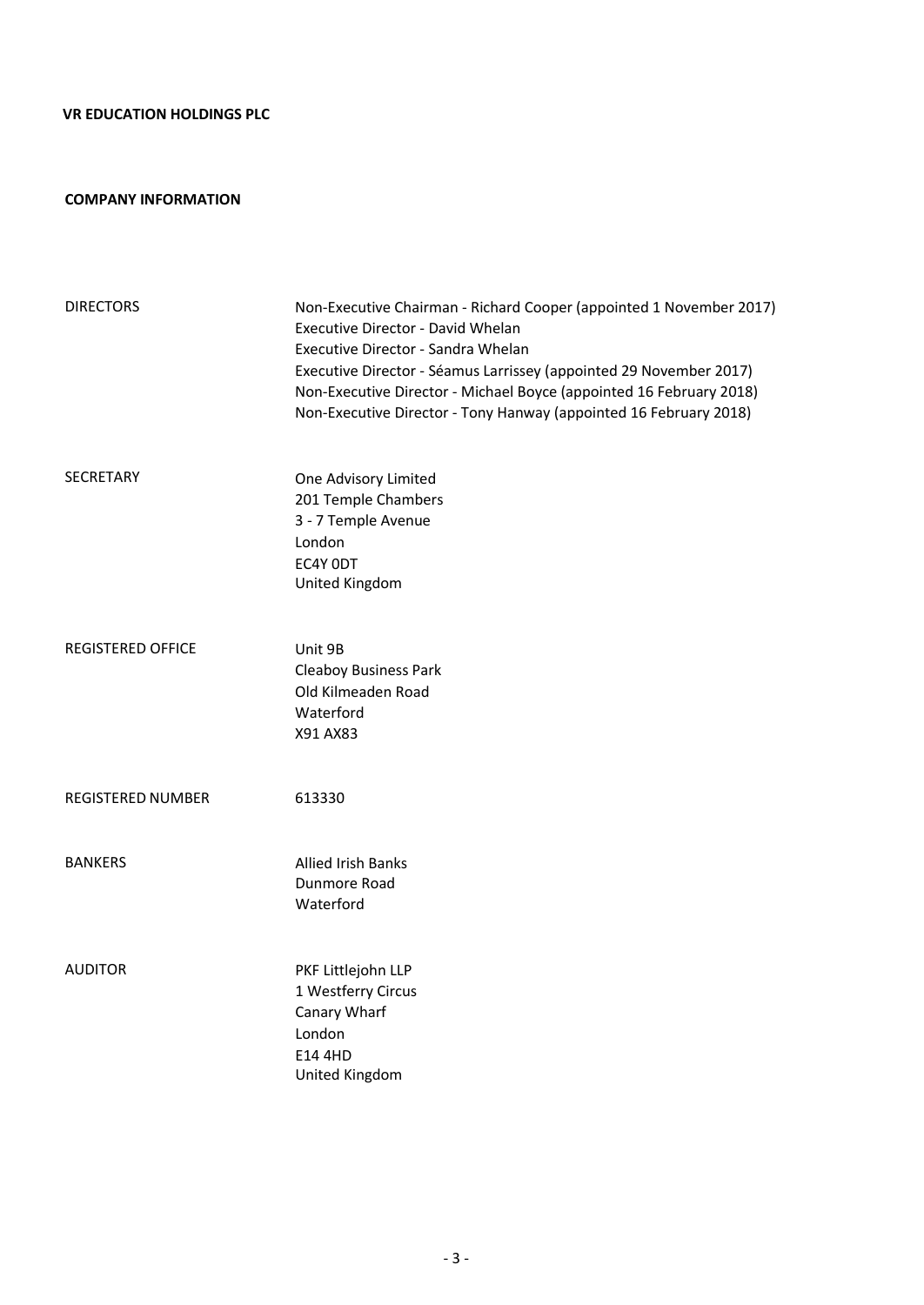### <span id="page-3-0"></span>**CHAIRMAN'S STATEMENT for the Period Ended 31 December 2017**

I am pleased to present my first report as Non-Executive Chairman of VR Education Holdings plc for the period ended 31 December 2017.

The Company was incorporated on 13 October 2017 and up to 31 December 2017 was not trading. The Company acquired Immersive VR Education Limited in a common control share-for-share transaction on 12 March 2018 and contemporaneously listed on London's AIM market and Dublin's ESM market. As part of the Admission process, the Group raised £6 million before expenses, through an oversubscribed placing of 60,000,000 new ordinary shares at a placing price of 10p each.

Immersive VR Education Limited is a leading virtual reality technology company focused on the education space.

### **Future Developments in the Business**

The admission to the AIM and ESM public markets will assist the Group in its development by:

- granting accessto funding to develop and market the ENGAGE platform as well as produce compelling content to sell on the platform;
- -raising the Group's profile which the Directors believe will assist in attracting users to the ENGAGE platform and purchase of the Group's showcase VR experiences and attracting customers to both ENGAGE Education and ENGAGE Enterprise;
- providing funds through the Placing to accelerate development and growth of the Group and in particular to prepare for launch of the updated ENGAGE platform in H1 2018, as well asfor working capital and general corporate purposes;
- providing potential access to future development capital to progress future pipeline projects;
- providing a market on which the Ordinary Shares of the Company can be traded, in order to provide increased liquidity and a market valuation for the Company's equity which, in conjunction with the employee option schemes, will assist the Company in attracting, retaining and incentivising high calibre employees; and
- allowing for expansion of the Group's development and executive team.

**Richard Cooper Non-Executive Chairman**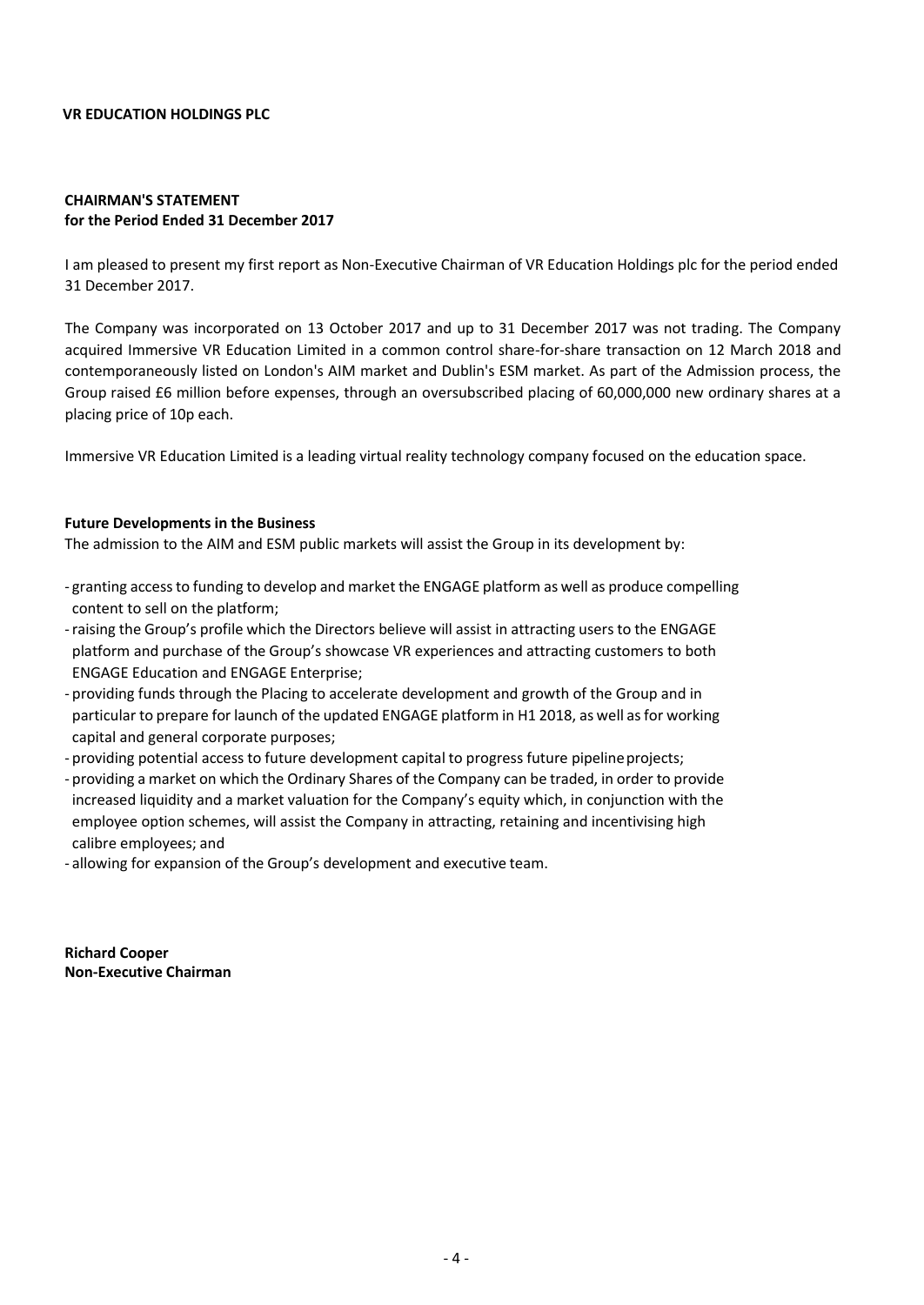### <span id="page-4-0"></span>**STRATEGIC REPORT for the Period Ended 31 December 2017**

The directors present herewith their strategic report for the period ended 31 December 2017.

#### **Results and Dividends**

No profit or loss for the period was recorded. No dividends were paid during the period and as no amount was transferred to reserves.

#### **Review of the business and future developments**

The review of the business and future developments are set out in the Chairman's Statement.

#### **Key Performance Indicators**

The company does not have any key performance indicators as at 31 December 2017.

#### **Principal Activities and Review of the Business**

The principal activity of the company will be as an investment vehicle in the Virtual Reality Sector.

Since the period end the Company has acquired a 100% interest in Immersive VR Education Limited, which completed on 12 March 2018. The Group now exists for the development of the educational Virtual Reality platform 'Engage'. The group also develops and sells Virtual Reality experiences for the educationmarket.

The group is dedicated to transforming education globally by providing new tools to educators and corporate trainers allowing them to provide high quality, low cost content in a virtual networked social learning environment.

#### **Principal Risks and Uncertainties**

The company's only key risk at 31 December 2017 is that the acquisition of Immersive VR Education Limited and the initial public offering would not occur.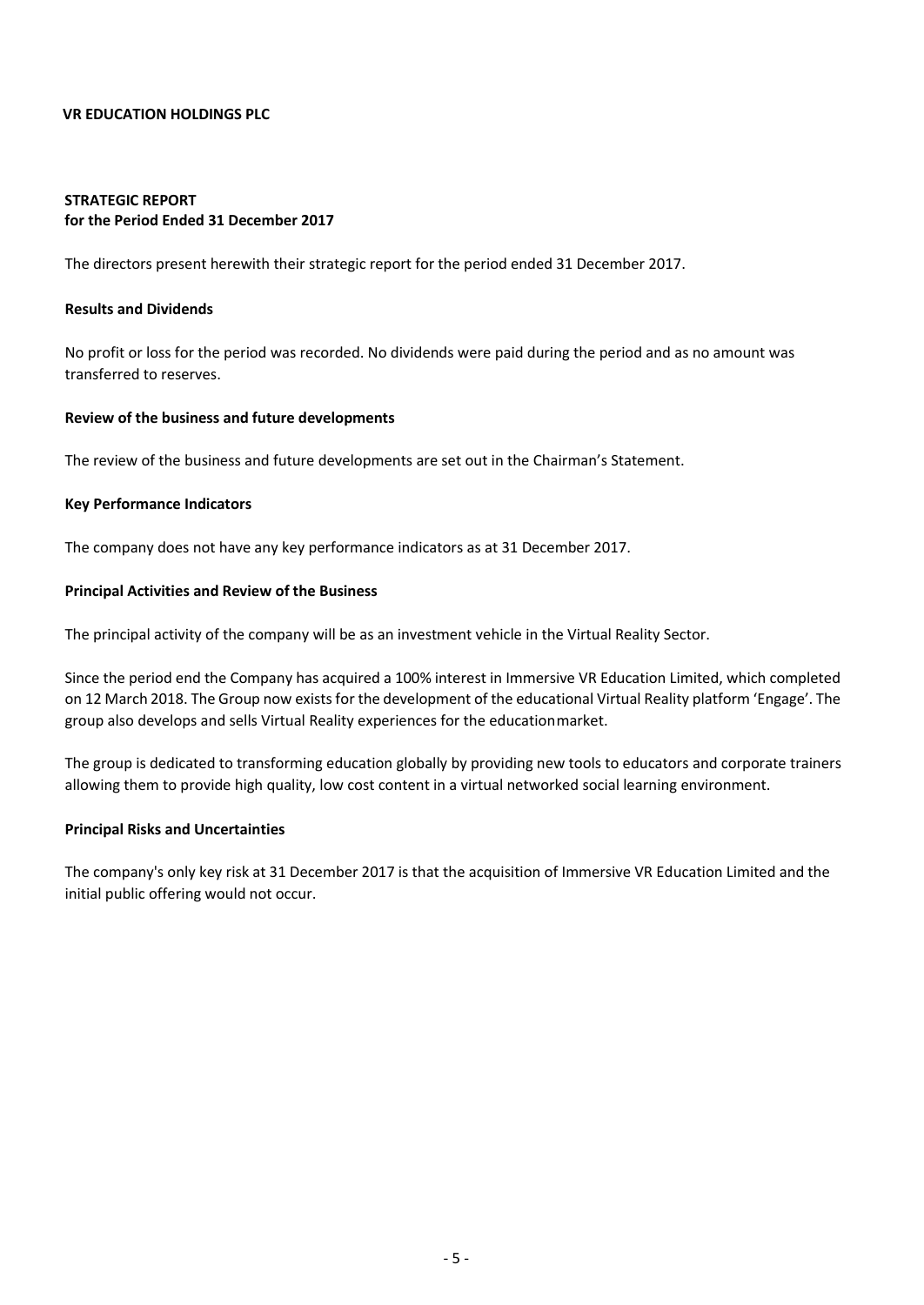### **STRATEGIC REPORT (continued) for the Period Ended 31 December 2017**

# **Going Concern**

The financial information is presented on the going concern basis.

The directors have a reasonable expectation that the Company has adequate resources to continue in operational existence for the foreseeable future. As such the directors continue to adopt the going concern basis of accounting in preparing the Financial Information.

**David Whelan Director** 

**Séamus Larrissey Director**

**28 June 2018**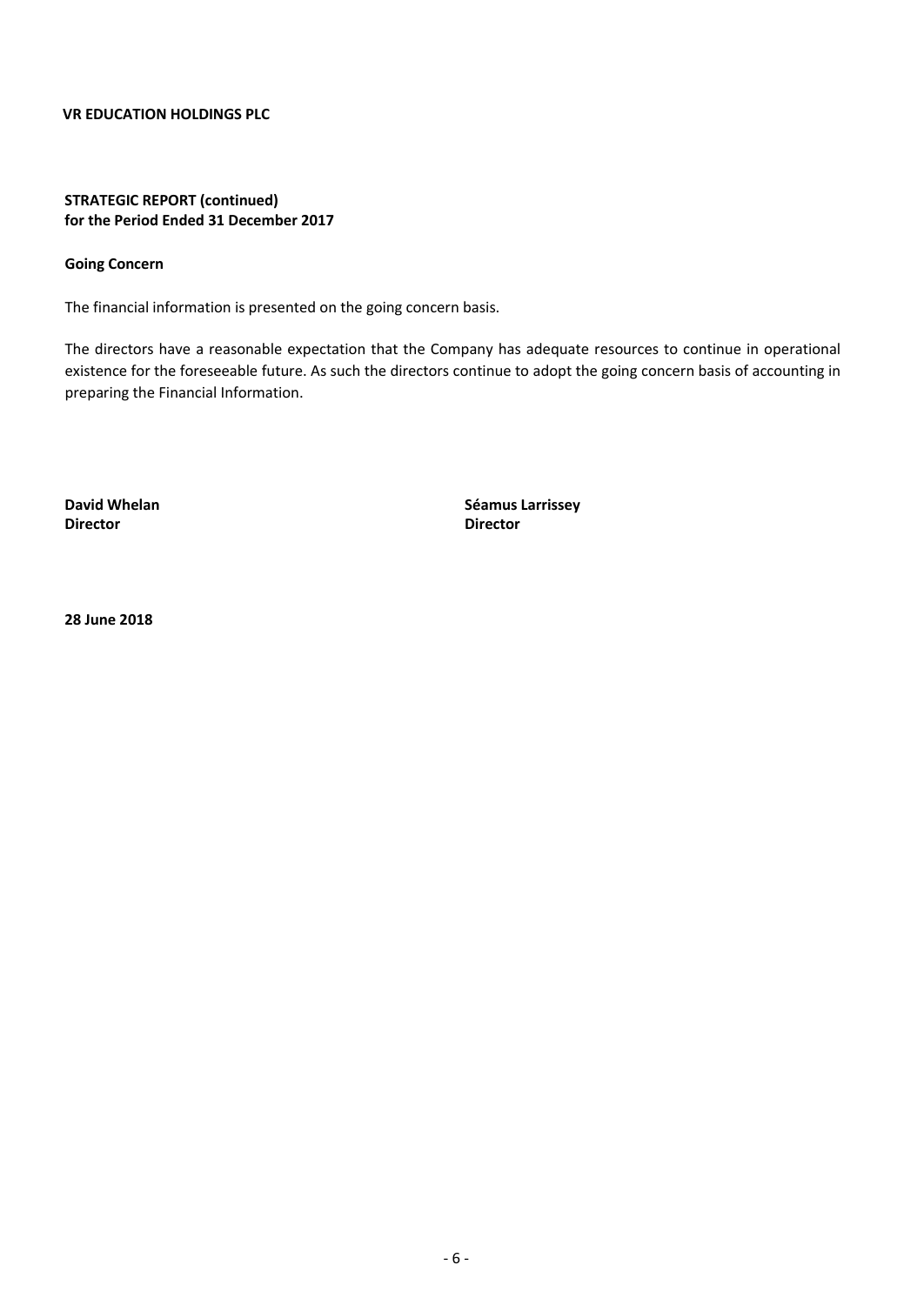### <span id="page-6-0"></span>**DIRECTORS' REPORT for the Period Ended 31 December 2017**

The directors present herewith their annual report and audited financial statements for the period ended 31 December 2017.

### **Results and Dividends**

The results for the period are set out in the Strategic Report on page 4. The directors do not propose to declare a dividend.

### **Directors**

The present directors are as listed on page 3 and, unless otherwise indicated, have served throughout the period.

#### **Directors' and Secretary's interests In shares**

The direct and indirect interests of the directors and secretary in the share capital of the company at the beginning and the end of the period were as follows:

|                       | On Incorporation         | 31/12/2017               |
|-----------------------|--------------------------|--------------------------|
|                       | Ordinary<br>Shares       | Ordinary<br>Shares       |
| Sandra Whelan         | 1                        | 1                        |
| David Whelan          | $\overline{\phantom{a}}$ | $\overline{\phantom{a}}$ |
| Séamus Larrissey      | $\overline{\phantom{a}}$ | $\overline{\phantom{a}}$ |
| <b>Richard Cooper</b> | $\overline{\phantom{a}}$ | $\overline{\phantom{a}}$ |
| Michael Boyce         | $\overline{\phantom{a}}$ | -                        |
| Tony Hanway           | $\overline{\phantom{a}}$ | $\overline{\phantom{a}}$ |
|                       |                          |                          |

### **Substantial Interests**

The only shareholder at 31 December 2017 was Sandra Whelan.

#### **Events after the Reporting Period**

On 12 March 2018 the company acquired 100% of Immersive VR Education Limited in a common control share for share transaction. VR Education Holdings PLC was then immediately admitted to the AIM and ESM public markets raising €6.75m before fees and expenses.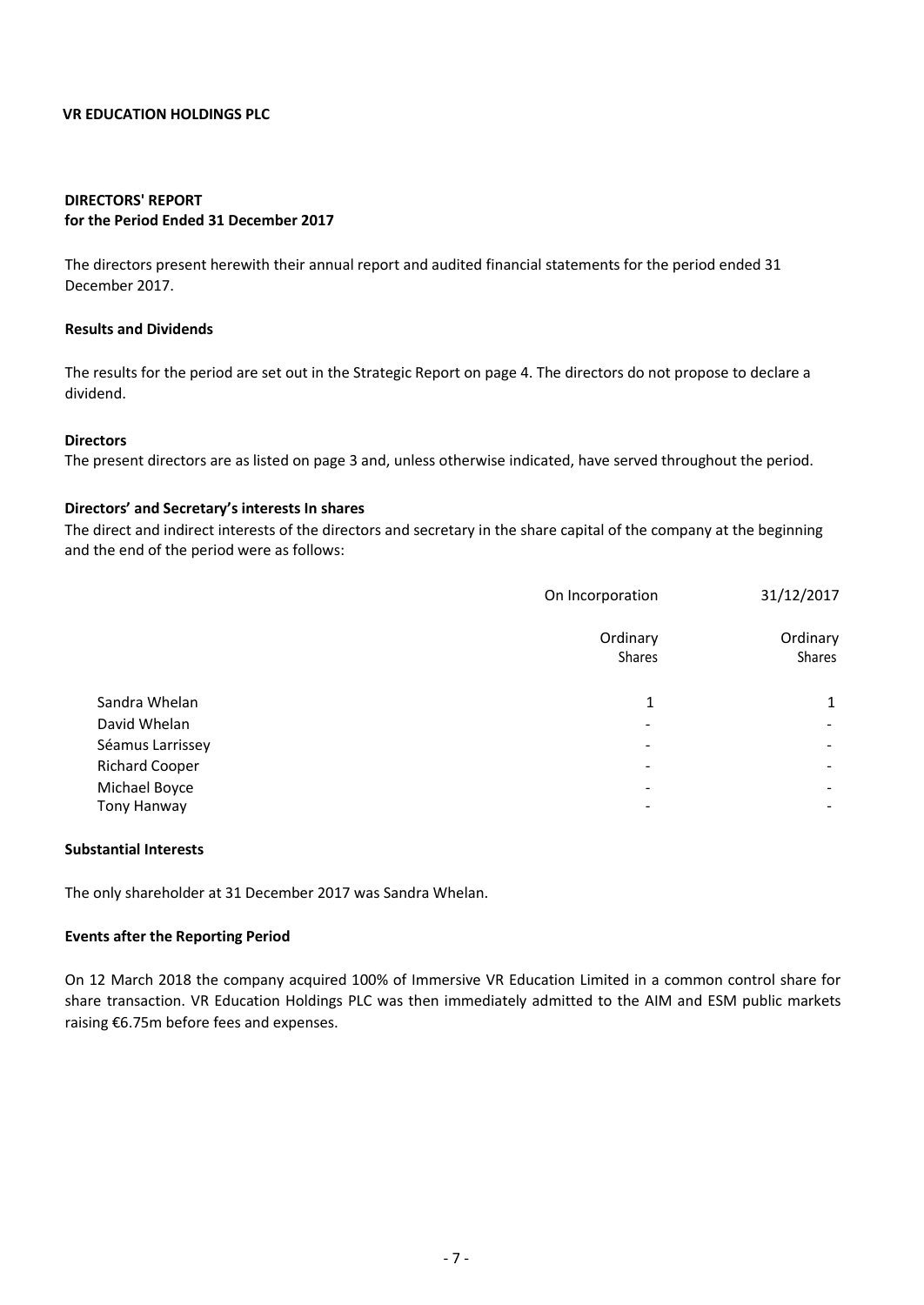#### **DIRECTORS' REPORT for the Period Ended 31 December 2017**

#### **Corporate Governance**

The directors are considering the impact of adopting the QCA Code of Corporate Governance and the appropriateness of this once the Company is admitted to AIM.

#### **Directors' Responsibilities Statement**

The directors are responsible for preparing the Directors' Report and the financial statements in accordance with applicable Irish law and regulations.

Irish Company law requires the directors to prepare financial statements for each financial year. Under that law they have elected to prepare the financial statements in accordance with accounting standards issued by the Financial Reporting Council including IFRS.

Under company law, the directors must not approve the financial statements unless they are satisfied that they give a true and fair view of the assets, liabilities and financial position of the company as at the financial year end date and of the profit or loss of the company for the financial year and otherwise comply with the Companies Act 2014.

In preparing these financial statements the directors are required to:

- select suitable accounting policies and then apply them consistently;
- make judgements and estimates that are reasonable and prudent;
- state whether the financial statements have been prepared in accordance with applicable accounting standards, identify those standards, and note the effect and the reasonsfor any material departure; and
- prepare the financial statements on the going concern basis unless it is inappropriate to presume that the company will continue in business.

The directors are responsible for ensuring that the company keeps or causes to be kept adequate accounting records which correctly explain and record the transactions of the company, enable at any time the assets, liabilities, financial position and profit or loss of the company to be determined with reasonable accuracy and enable them to ensure that the financial statements and Directors' Report comply with the Companies Act 2014 and enable the financial statements to be audited. They are also responsible for taking such steps as are reasonably open to them to safeguard the assets of the company and to prevent and detect fraud and otherirregularities.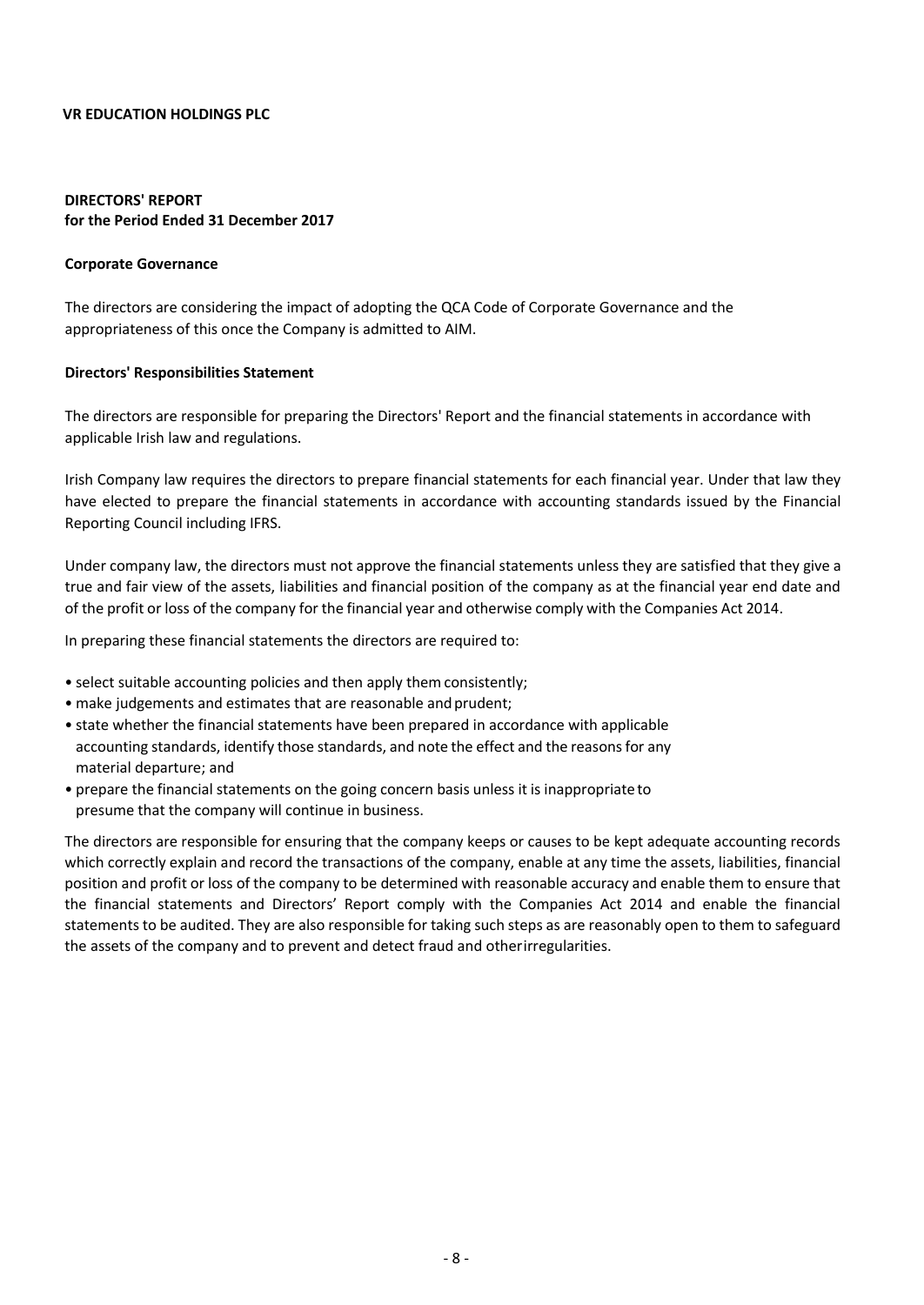### **DIRECTORS' REPORT for the Period Ended 31 December 2017**

#### **Accounting Records**

The measures that the Directors have taken to secure compliance with the requirements of sections 281 to 285 of the Companies Act 2014 with regard to the keeping of accounting records, include the provision of appropriate resources to maintain adequate accounting records throughout the company, including the employment of appropriately qualified personnel and the maintenance of computerised accountingsystems.

The accounting records of the Company are held at their registered office at Unit 9, Cleaboy Business Park, Waterford, Ireland.

#### **Disclosure of information to the Auditor**

Each director has taken steps that they ought to have taken as a director in order to make themselves aware of any relevant audit information and to establish that the company's auditor is aware of that information. The directors confirm that there is no relevant information that they know of and of which they know the auditor is unaware.

On behalf of the board

**David Whelan Director** 

**Séamus Larrissey Director**

**28 June 2018**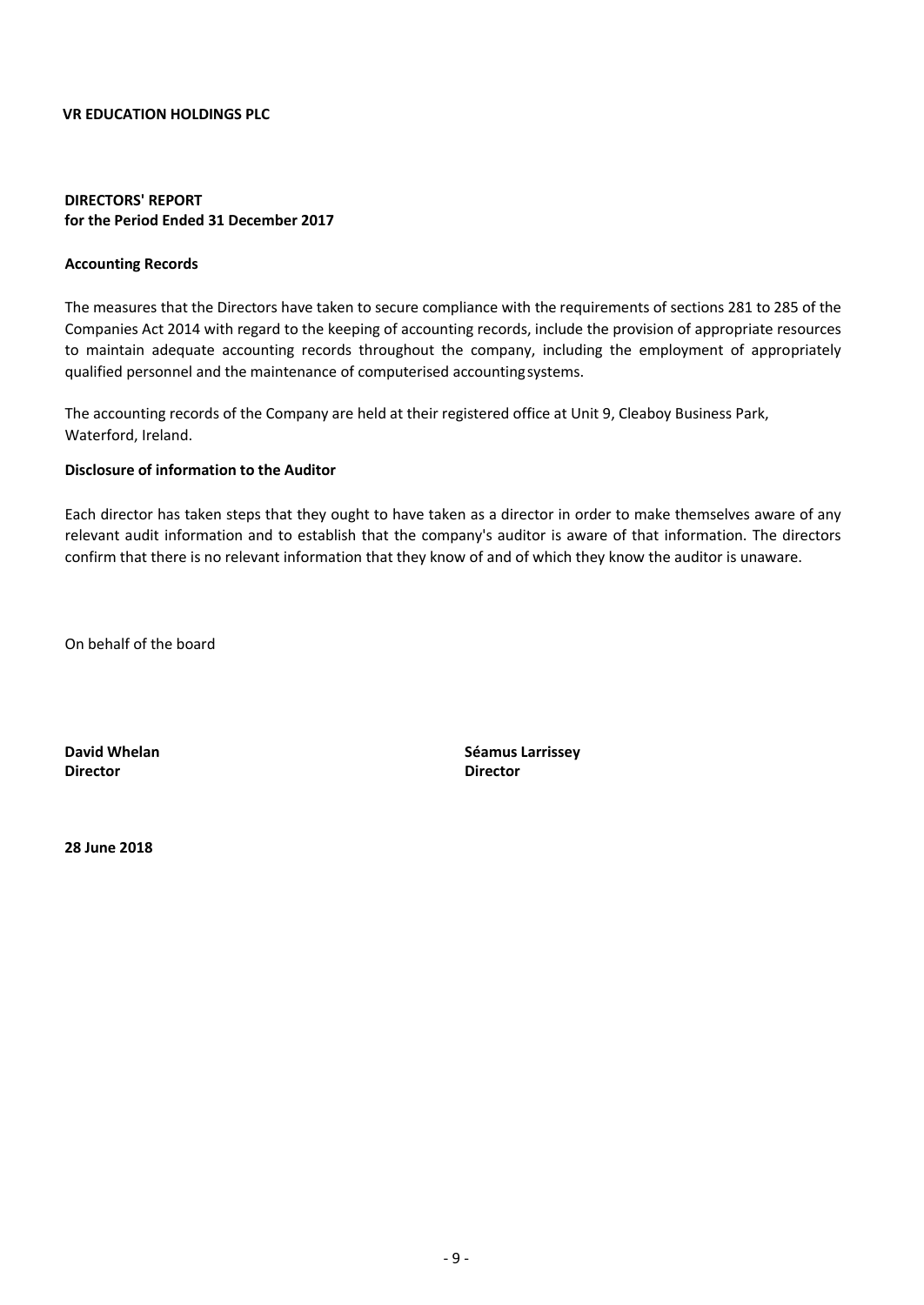#### **INDEPENDENT AUDITOR'S REPORT TO THE MEMBERS OF VR EDUCATION HOLDINGS PLC**

#### **Opinion**

We have audited the financial statements of VR Education Holdings PLC (the 'company') for the year ended 31 December 2017 which comprise statements such as: the Statement of Comprehensive Income, the Statement of Financial Position, the Statement of Changes in Equity, the Statement of Cash Flows and notes to the financial statements, including a summary of significant accounting policies. The financial reporting framework that has been applied in their preparation is applicable law and International Financial Reporting Standards (IFRSs) as adopted by the European Union.

In our opinion, the financial statements:

- give a true and fair view of the state of the company's affairs as at 31 December 2017 and ofits results for the year then ended;
- have been properly prepared in accordance with IFRSs as adopted by the European Union;

#### **Basis for opinion**

We conducted our audit in accordance with International Standards on Auditing (UK) (ISAs (UK)) and applicable law. Our responsibilities under those standards are further described in the Auditor's responsibilities for the audit of the financial statements section of our report. We are independent of the company in accordance with the ethical requirements that are relevant to our audit of the financial statements in the UK, including the FRC's Ethical Standard as applied to listed entities, and we have fulfilled our other ethical responsibilities in accordance with these requirements. We believe that the audit evidence we have obtained is sufficient and appropriate to provide a basis for our opinion.

#### **Conclusions relating to going concern**

We have nothing to report in respect of the following matters in relation to which the ISAs (UK) require us to report to you where:

- the directors' use of the going concern basis of accounting in the preparation of the financial statements is not appropriate; or
- the directors have not disclosed in the financial statements any identified material uncertainties that may cast significant doubt about the company's ability to continue to adopt the going concern basis of accounting for a period of at least twelve months from the date when the financial statements are authorised for issue.

#### **Our application of materiality**

Materiality applied to the Company financial statements was £1,250. This amount represents 5% of gross assets held at the year end. Our application was considered appropriate based on where the areas of risk arise in the Company. We apply the concept of materiality in planning and performing our audit, and in evaluating the effect of misstatement. At the planning stage materiality is used to determine the financial statement areas that are included within the scope of our audit.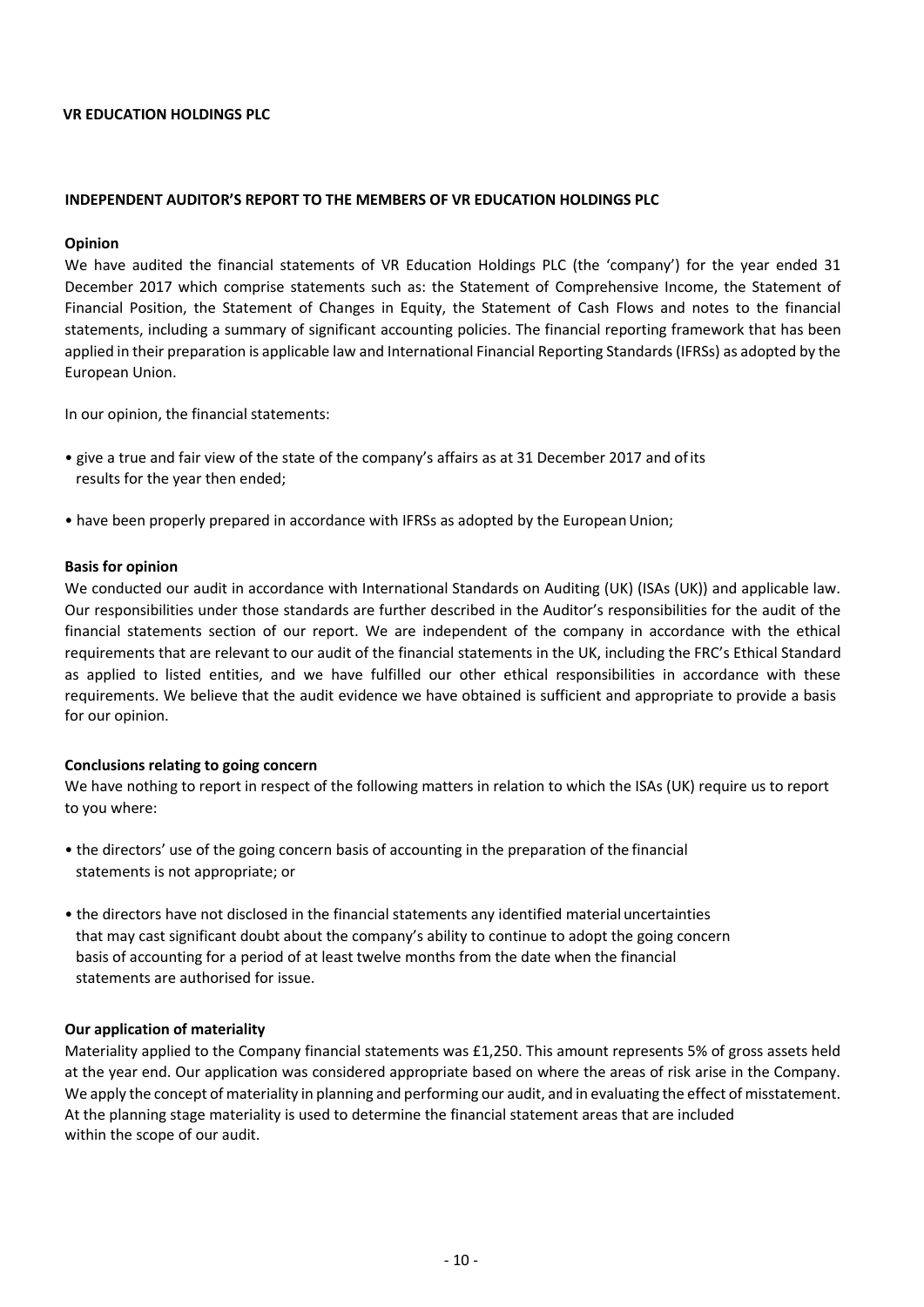#### **An overview of the scope of our audit**

As part of the design of our audit, we determined materiality, as above, and addressed risks of material misstatement in the financial statements. In particular, we look at where the Directors made subjective judgements. We also addressed the risk of management override of internal controls, including evaluating whether there was evidence of bias by the directors that represented a risk of material misstatement due to fraud.

#### **Key audit matters**

Key audit matters are those matters that, in our professional judgment, were of most significance in our audit of the financial statements of the current period and include the most significant assessed risks of material misstatement (whether or not due to fraud) we identified, including those which had the greatest effect on: the overall audit strategy, the allocation of resources in the audit; and directing the efforts of the engagement team. These matters were addressed in the context of our audit of the financial statements as a whole, and in forming our opinion thereon, and we do not provide a separate opinion on these matters.

In our assessment of the financial statements for the period ended 31 December 2017, there were deemed to be no key audit matters to be addressed.

#### **Other information**

The other information comprises the information included in the annual report, other than the financial statements and our auditor's report thereon. The directors are responsible for the other information. Our opinion on the financial statements does not cover the other information and, except to the extent otherwise explicitly stated in our report, we do not express any form of assurance conclusion thereon. In connection with our audit of the financial statements, our responsibility is to read the other information and, in doing so, consider whether the other information is materially inconsistent with the financial statements or our knowledge obtained in the audit or otherwise appears to be materially misstated. If we identify such material inconsistencies or apparent material misstatements, we are required to determine whether there is a material misstatement in the financial statements or a material misstatement of the other information. If, based on the work we have performed, we conclude that there is a material misstatement of this other information, we are required to report that fact.

We have nothing to report in this regard.

#### **Responsibilities of directors**

As explained more fully in the directors' responsibilities statement, the directors are responsible for the preparation of the financial statements and for being satisfied that they give a true and fair view, and for such internal control as the directors determine is necessary to enable the preparation of financial statements that are free from material misstatement, whether due to fraud or error.

In preparing the financial statements, the directors are responsible for assessing the company's ability to continue as a going concern, disclosing, as applicable, matters related to going concern and using the going concern basis of accounting unless the directors either intend to liquidate the company or to cease operations, or have no realistic alternative but to do so.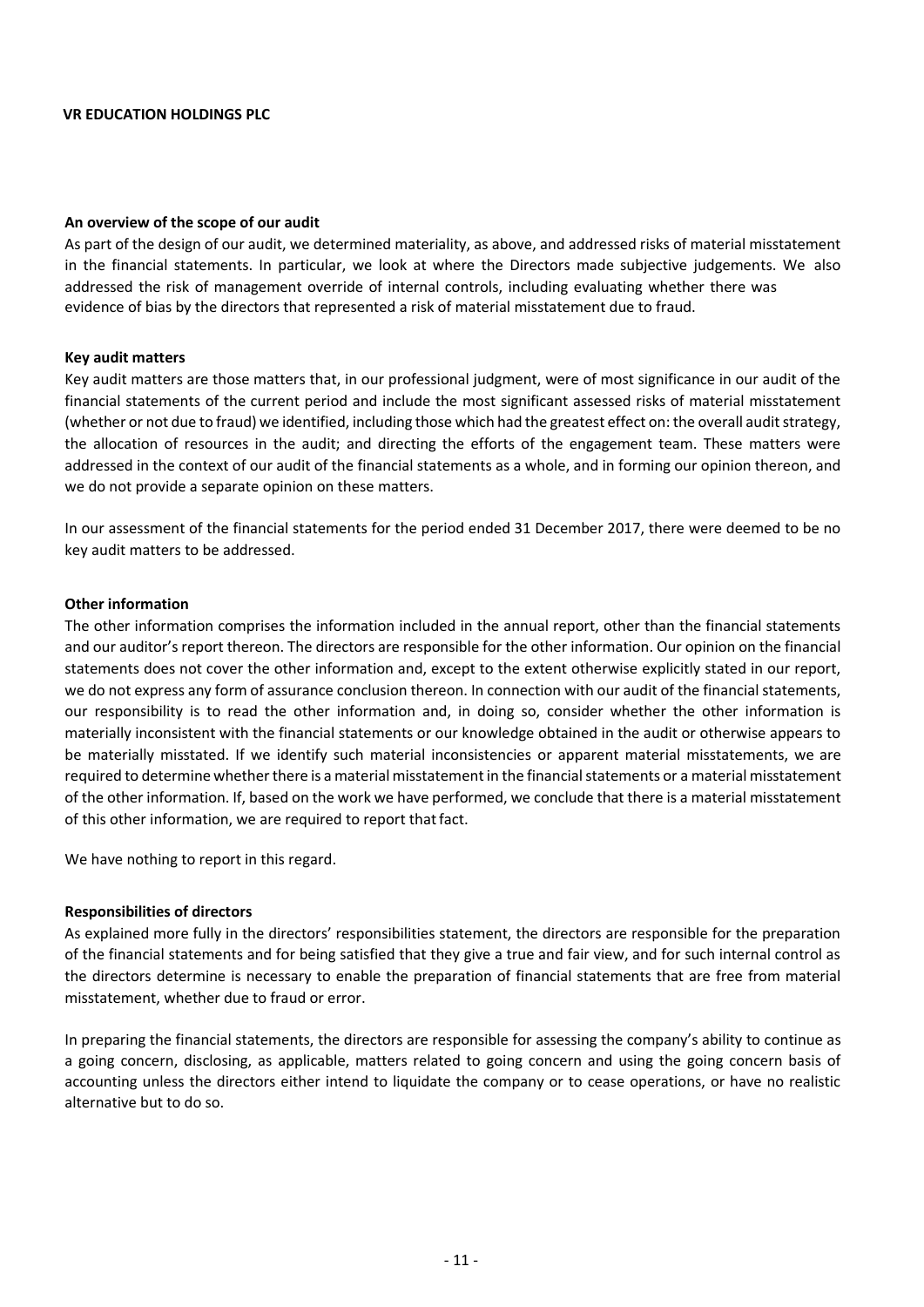#### **Auditor's responsibilities for the audit of the financial statements**

Our objectives are to obtain reasonable assurance about whether the financial statements as a whole are free from material misstatement, whether due to fraud or error, and to issue an auditor's report that includes our opinion. Reasonable assurance is a high level of assurance, but is not a guarantee that an audit conducted in accordance with ISAs (UK) will always detect a material misstatement when it exists. Misstatements can arise from fraud or error and are considered material if, individually or in the aggregate, they could reasonably be expected to influence the economic decisions of users taken on the basis of these financial statements.

A further description of our responsibilities for the audit of the financial statements is located on the Financial Reporting Council's website at: [www.frc.org.uk/auditorsresponsibilities.](http://www.frc.org.uk/auditorsresponsibilities) This description forms part of our auditor's report.

#### **Use of our report**

This report is made solely to the company's members, as a body, in accordance with our engagement letter dated 25 June 2018. Our audit work has been undertaken so that we might state to the company's members those matters we are required to state to them in an auditor's report and for no other purpose. To the fullest extent permitted by law, we do not accept or assume responsibility to anyone, other than the company and the company's members as a body, for our audit work, for this report, or for the opinions we have formed.

**Alistair Roberts (Registered Auditor) For and on behalf of PKF Littlejohn LLP Statutory Auditor** 

1 Westferry Circus Canary Wharf London E14 4HD

**28 June 2018**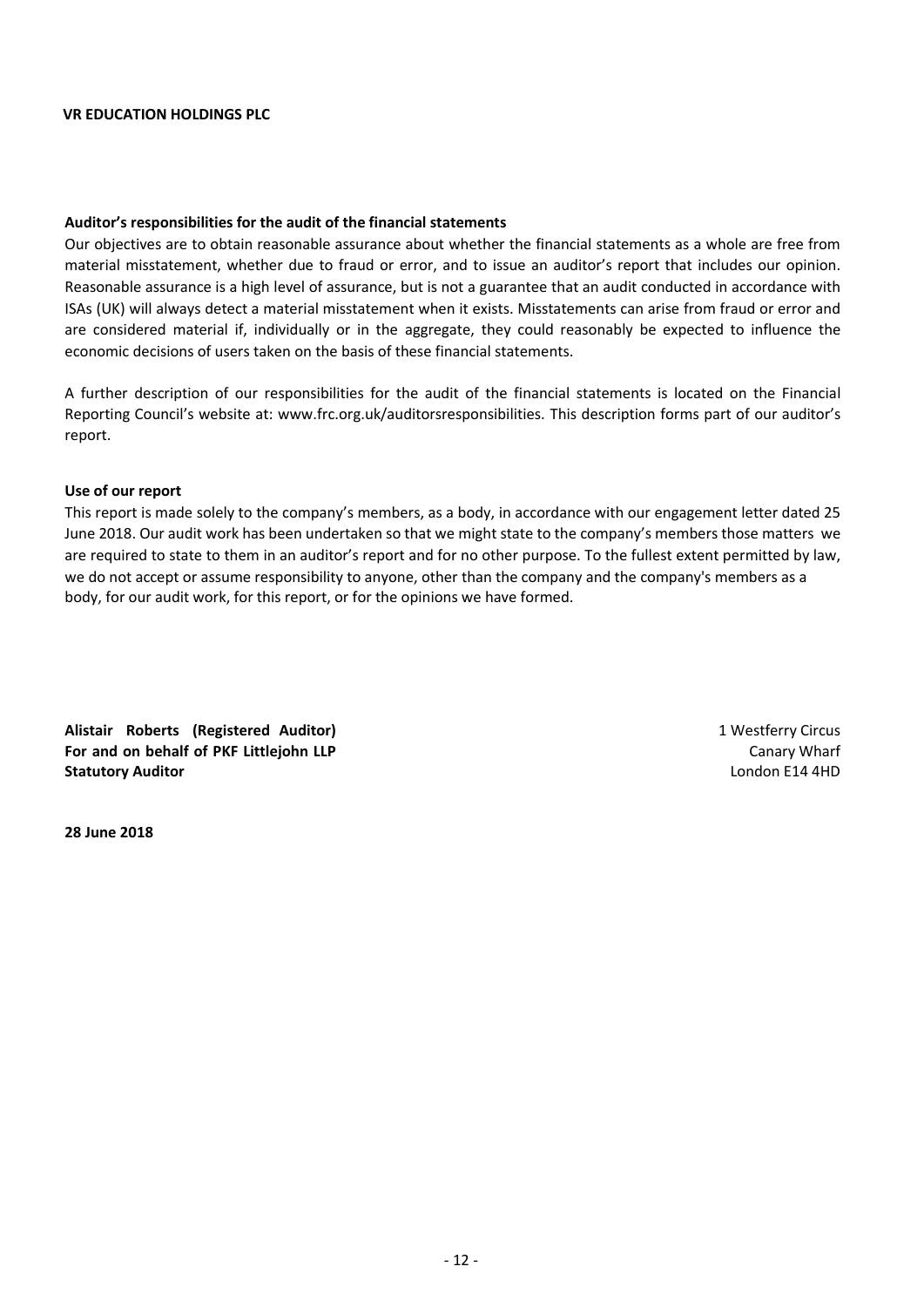### **STATEMENT OF COMPREHENSIVE INCOME for the Period Ended 31 December 2017**

|                                                  | <b>Note</b> | 2017 |
|--------------------------------------------------|-------------|------|
| Revenue                                          |             |      |
| <b>Administrative Expenses</b>                   |             |      |
| <b>Operating Result</b>                          |             |      |
| Finance Income/(Expense)                         |             |      |
| <b>Result Before Taxation</b>                    |             |      |
| Income Tax                                       |             |      |
| Total Comprehensive Profit/(Loss) for the Period |             |      |
|                                                  |             |      |

Earnings per share: Basic and diluted (€) **8** -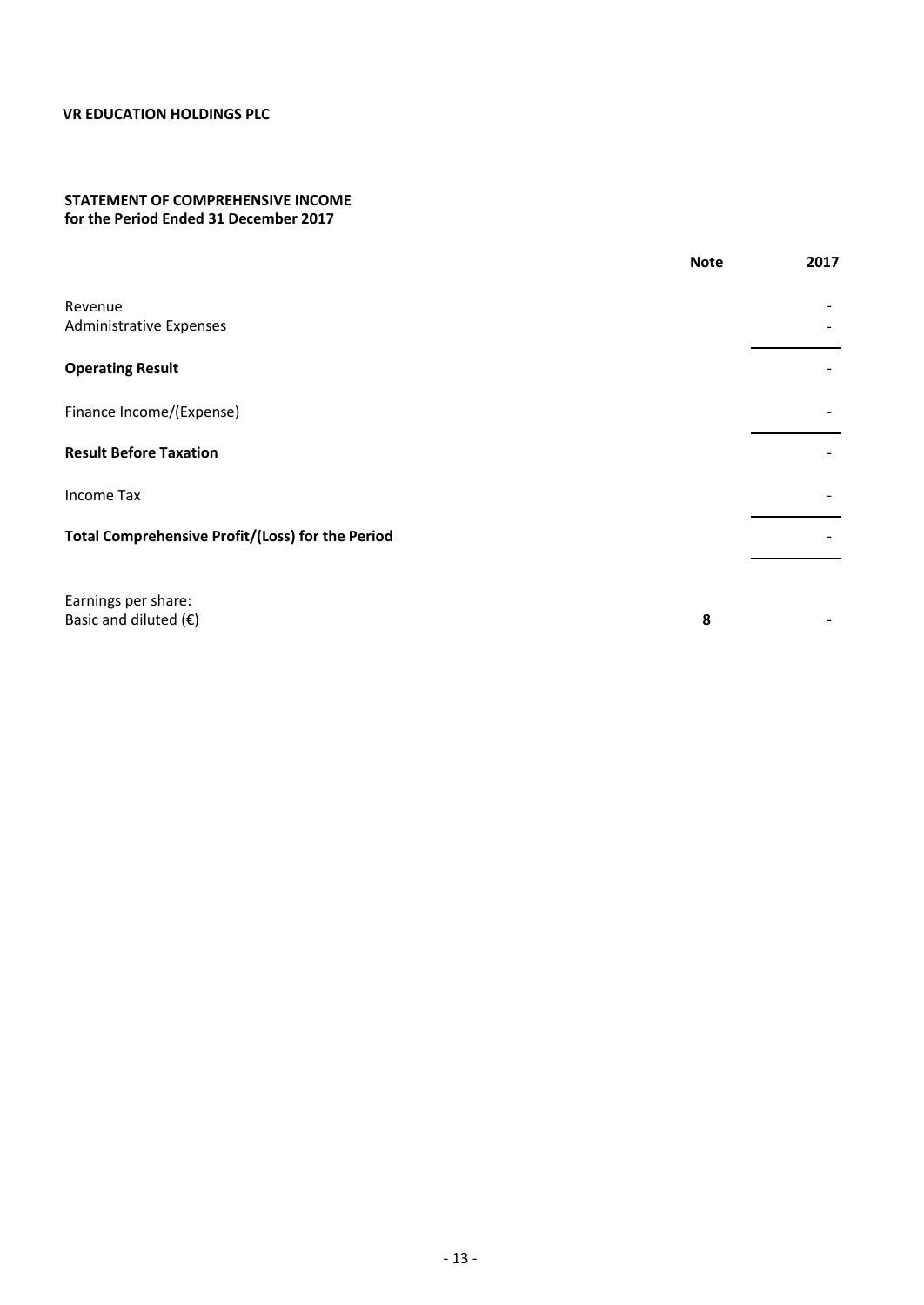### **STATEMENT OF FINANCIAL POSITION At 31 DECEMBER 2017**

|                                     | <b>Note</b> | 2017   |
|-------------------------------------|-------------|--------|
| <b>ASSETS</b>                       |             |        |
| <b>Current Assets</b>               |             |        |
| Trade and other receivables         | 4           | 18,750 |
| Cash and short term deposits        | 5           | 6,250  |
| <b>Total Assets</b>                 |             | 25,000 |
| <b>EQUITY AND LIABILITIES</b>       |             |        |
| <b>Capital and Reserves</b>         |             |        |
| Issued share capital                | 6           |        |
| <b>Total Equity</b>                 |             |        |
| <b>Current Liabilities</b>          |             |        |
| <b>Redeemable Shares</b>            | 7           | 25,000 |
| <b>Total Liabilities</b>            |             | 25,000 |
| <b>Total Equity and Liabilities</b> |             | 25,000 |

On behalf of the board

**David Whelan Director** 

**Séamus Larrissey Director**

**28 June 2018**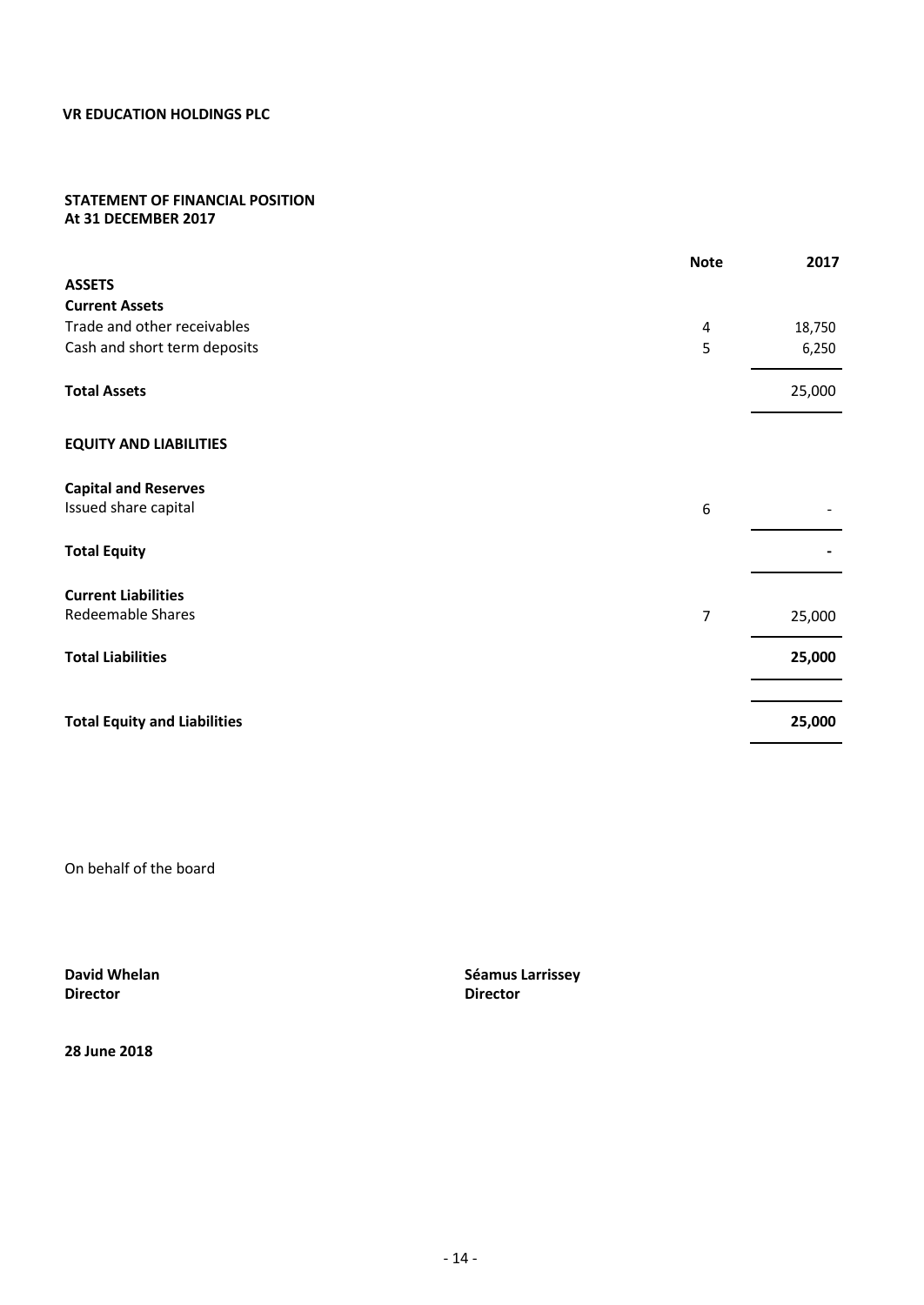# <span id="page-14-0"></span>**STATEMENT OF CHANGES IN EQUITY for the Period Ended 31 December 2017**

# **Attributable to Equity Shareholders**

<u> Andrew Hermann (1986)</u>

|                                                                     | <b>Share</b><br>Capital<br>€ | <b>Retained</b><br><b>Earnings</b><br>€ | <b>Total</b><br>€ |
|---------------------------------------------------------------------|------------------------------|-----------------------------------------|-------------------|
| At incorporation on 13 October 2017                                 |                              |                                         |                   |
| Total comprehensive income for the period ended<br>31 December 2017 |                              |                                         |                   |
| Share capital issued net of issued costs                            |                              |                                         |                   |
|                                                                     |                              |                                         |                   |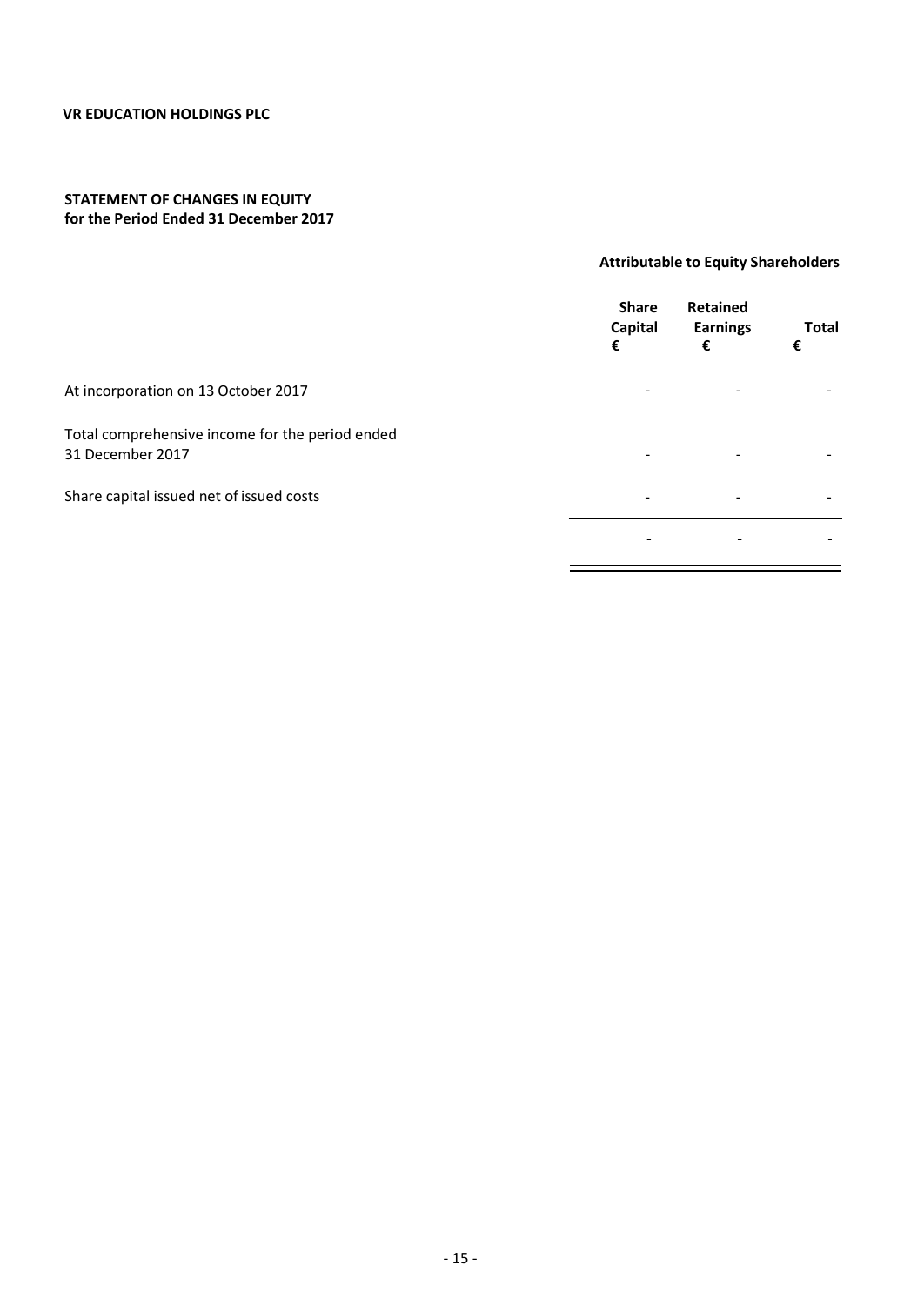### **STATEMENT OF CASH FLOWS for the Period Ended 31 December 2017**

|                                                | <b>Note</b><br>2017 |
|------------------------------------------------|---------------------|
| <b>Cash Flows from Operating Activities</b>    |                     |
| <b>Cash Flows from Investing Activities</b>    |                     |
| <b>Cash Flows from Financing Activities</b>    |                     |
| Proceeds from issuance of redeemable shares    | 6,250               |
| Net increase in cash and cash equivalents      | 6,250               |
| Cash and cash equivalents at beginning of year |                     |
| Cash and cash equivalents at end of period     | 6,250               |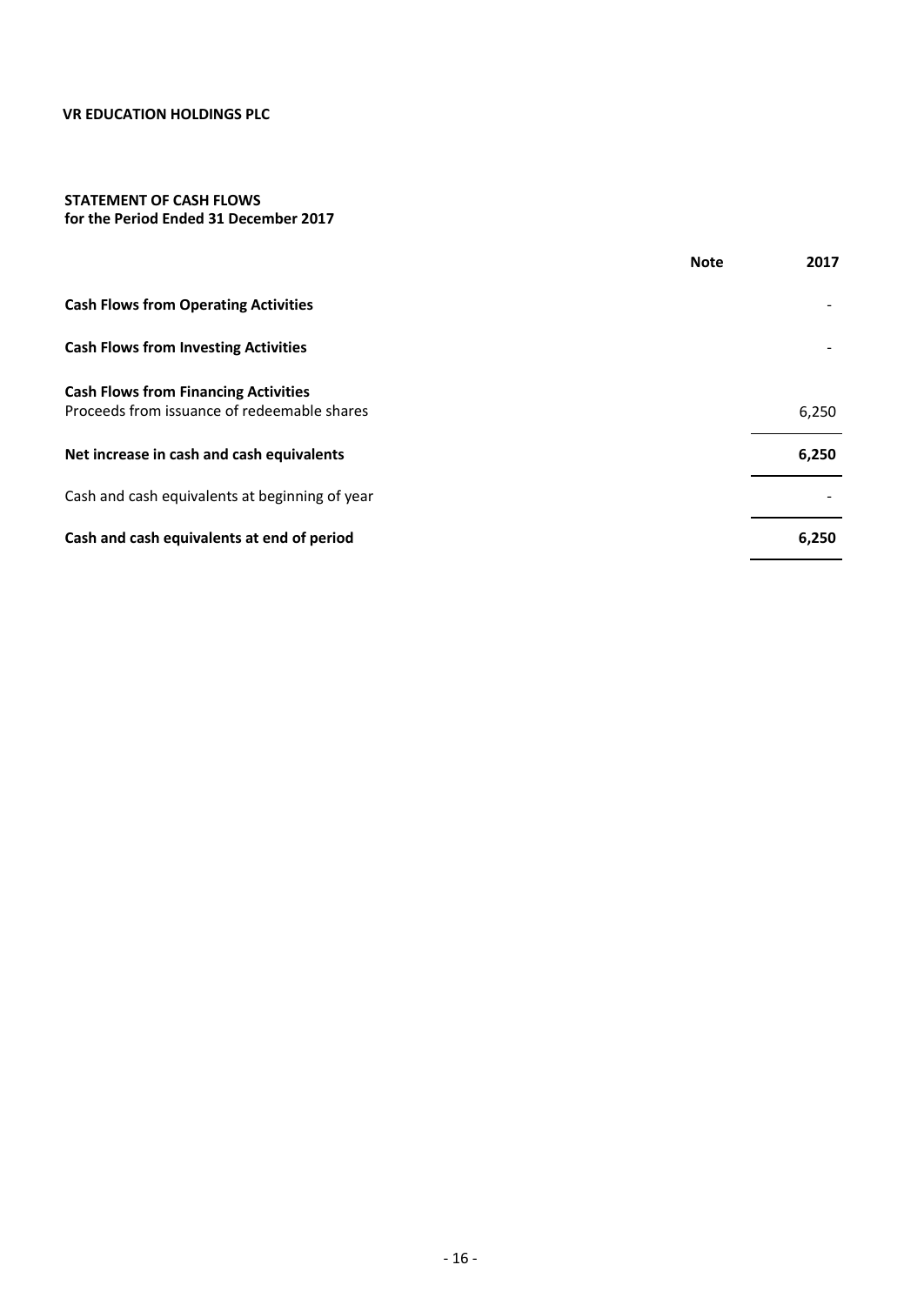### <span id="page-16-0"></span>**NOTES TO THE FINANCIAL STATEMENTS**

#### **1. General Information**

The Company was incorporated on 13 October 2017 as VR Education Holdings PLC in Ireland with Registered Number 613330 under the Companies Act 2014.

The address of its registered office is Unit 9 Cleaboy Business Park, Old Kilmeaden Road, Waterford, X91 AX83, Ireland.

### **2. Basis of Preparation**

The Financial Information of VR Education Holdings PLC have been prepared in accordance with International Financial Reporting Standards (IFRS) and IFRIC interpretations (IFRS IC) as issued by the International Accounting Standards Board as adopted by the European Union and the Companies Act 2014 applicable to companies reporting under IFRS.

The Financial Information has been prepared under the historical cost convention, as modified by the revaluation of land and buildings, available-for-sale financial assets, and financial assets and financial liabilities (including derivative instruments) at fair value through profit or loss.

The preparation of the Financial Statements requires management to make estimates and assumptions that affect the reported amounts of assets and liabilities, as well as the disclosure of contingent assets and liabilities at the statement of financial position date and the reported amounts of revenues and expenses during the reporting period. Although these estimates are based on management's best estimate of the amount, event or actions, actual results ultimately may differ from those estimates.

The preparation of Financial Information in conformity with IFRS requires the use of certain critical accounting estimates. It also requires management to exercise its judgement in the process of applying the Company's accounting policies.

#### **3. Summary of Significant Accounting Policies**

The principal accounting policies applied in the preparation of the Financial Information are set out below.

#### **Going Concern**

The financial information is presented on the going concern basis.

The directors have a reasonable expectation that the Company has adequate resources to continue in operational existence for the foreseeable future. As such the directors continue to adopt the going concern basis of accounting in preparing the Financial Information.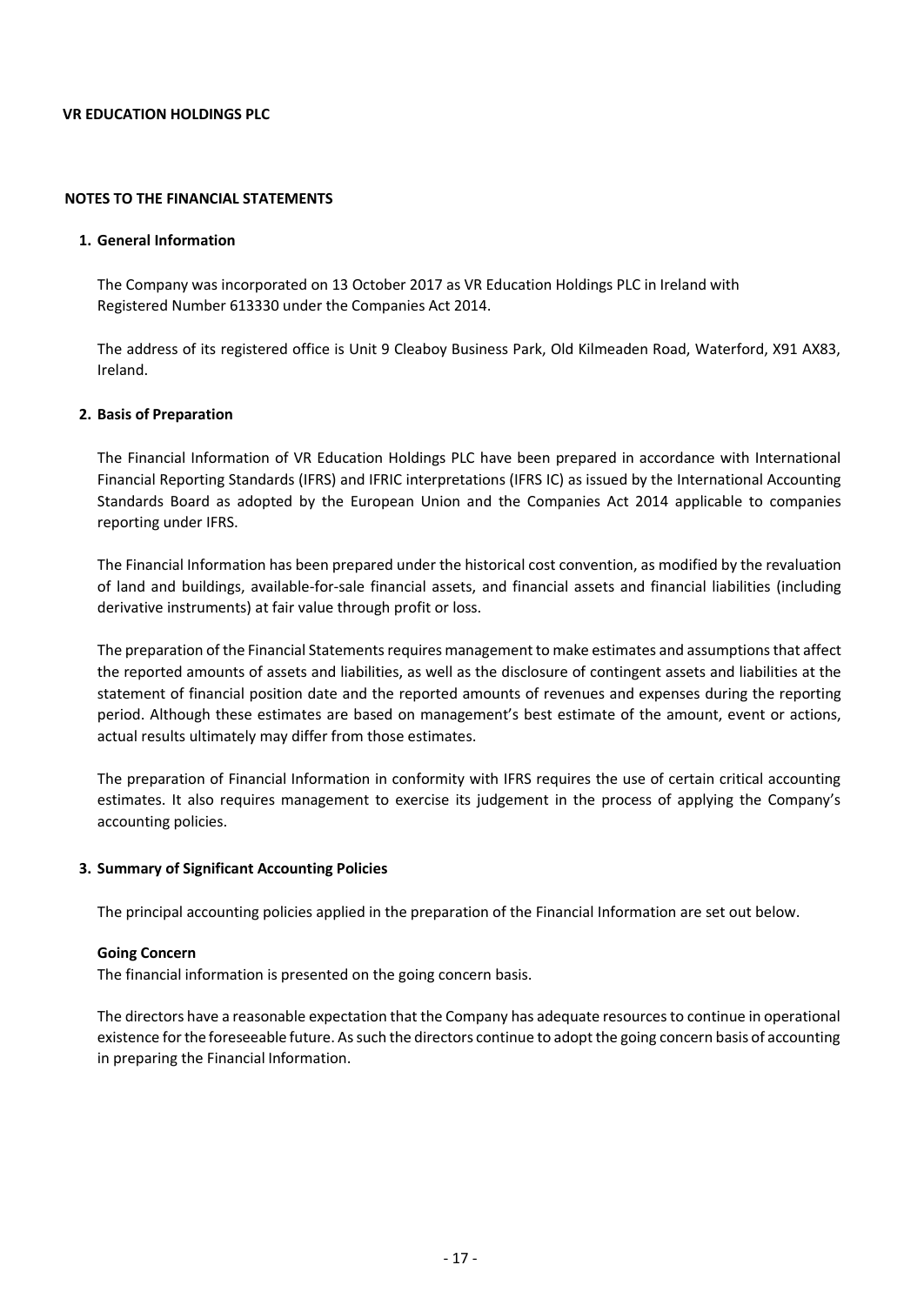### **NOTES TO THE FINANCIAL STATEMENTS**

### **3. Summary of Significant Accounting Policies (continued)**

#### **Foreign Currency Translation**

### **(a) Functional and Presentation Currency**

Items included in the Financial Information of the Company are measured using the currency of the primary economic environment in which the entity operates ("functional currency").

The Financial Information is presented in euro  $(\epsilon)$ , which is the Company's functional and presentation currency.

### **(b) Transactions and Balances**

Foreign currency transactions are translated into the functional currency using the exchange rates prevailing at the dates of the transactions or valuation where items are re-measured. Foreign exchange gains and losses resulting from the settlement of such transactions and from the translation at year-end exchange rates of monetary assets and liabilities denominated in foreign currencies are recognised in the income statement, except when deferred in other comprehensive income as qualifying cash flow hedges and qualifying net investment hedges. Foreign exchange gains and losses that relate to borrowings and cash and cash equivalents are presented in the income statement within 'finance income or costs'. All other foreign exchange gains and losses are presented in the income statement within Administrative Expenses.

#### **Current versus non-current classification**

The Company presents assets and liabilities in the statement of financial position based on current/non-current classification. An asset is current when it is:

- Expected to be realised or intended to be sold or consumed in the normal operatingcycle
- Held primarily for the purpose of trading
- Expected to be realised within twelve months after the reporting period

Or

• Cash or cash equivalent unless restricted from being exchanged or used to settle a liability forat least twelve months after the reporting period

All other assets are classified as non-current.

- A liability is current when:
- It is expected to be settled in the normal operating cycle
- It is held primarily for the purpose of trading
- It is due to be settled within twelve months after the reporting period

Or

• There is no unconditional right to defer the settlement of the liability for at least twelvemonths after the reporting period

The Company classifies all other liabilities as non-current.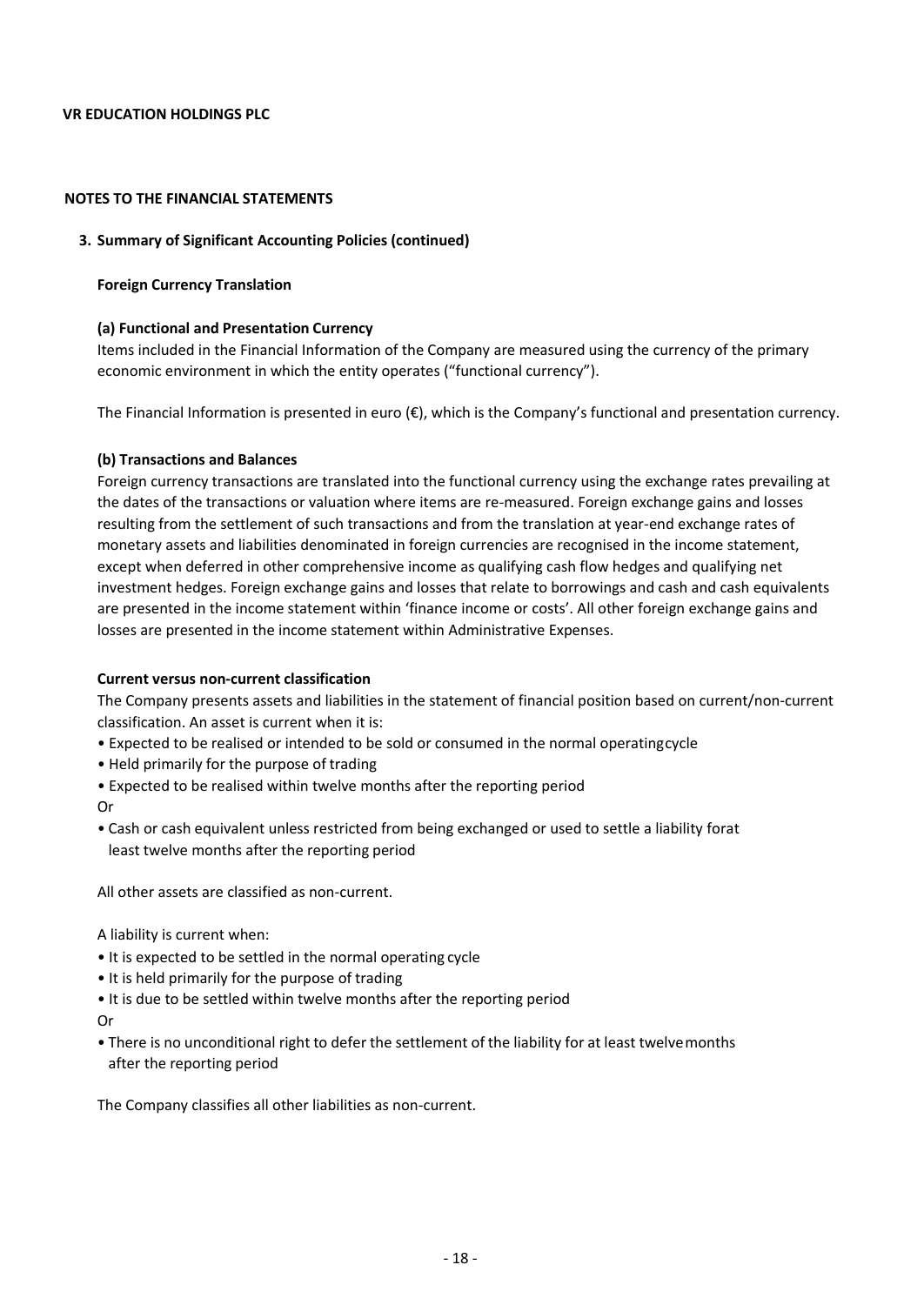### **NOTES TO THE FINANCIAL STATEMENTS**

### **3. Summary of Significant Accounting Policies (continued)**

#### **Fair value measurement**

The Company measures financial instruments such as derivatives at fair value at each balance sheet date.

Fair value is the price that would be received to sell an asset or paid to transfer a liability in an orderly transaction between market participants at the measurement date. The fair value measurement is based on the presumption that the transaction to sell the asset or transfer the liability takes place either:

• In the principal market for the asset or liability

Or

• In the absence of a principal market, in the most advantageous market for the asset orliability

The principal or the most advantageous market must be accessible by the Company. The fair value of an asset or a liability is measured using the assumptions that market participants would use when pricing the asset or liability, assuming that market participants act in their economic best interest.

The Company uses valuation techniques that are appropriate in the circumstances and for which sufficient data are available to measure fair value, maximising the use of relevant observable inputs and minimising the use of unobservable inputs.

#### **Cash and Cash Equivalents**

In the Statement of Cash Flows, cash and cash equivalents comprise cash in hand and short term deposits. Bank overdrafts are shown within borrowings in current liabilities on the Statement of Financial Position.

#### **Share Capital**

Ordinary shares are classified as equity.

Incremental costs directly attributable to the issue of new shares or options are shown in equity as a deduction, net of tax, from the proceeds. Where the issuance of the new shares or options occurs in a subsequent period from when the incremental costs are incurred these costs are prepaid until the issuance takes place.

Where the Company purchases its own equity share capital (treasury shares), the consideration paid, including any directly attributable incremental costs (net of income taxes) is deducted from equity attributable to the Company's equity holders, until the shares are cancelled or reissued. Where such shares are subsequently reissued, any consideration received, net of any directly attributable incremental transaction costs and the related income tax effects, is included in equity attributable to the Company's equity holders.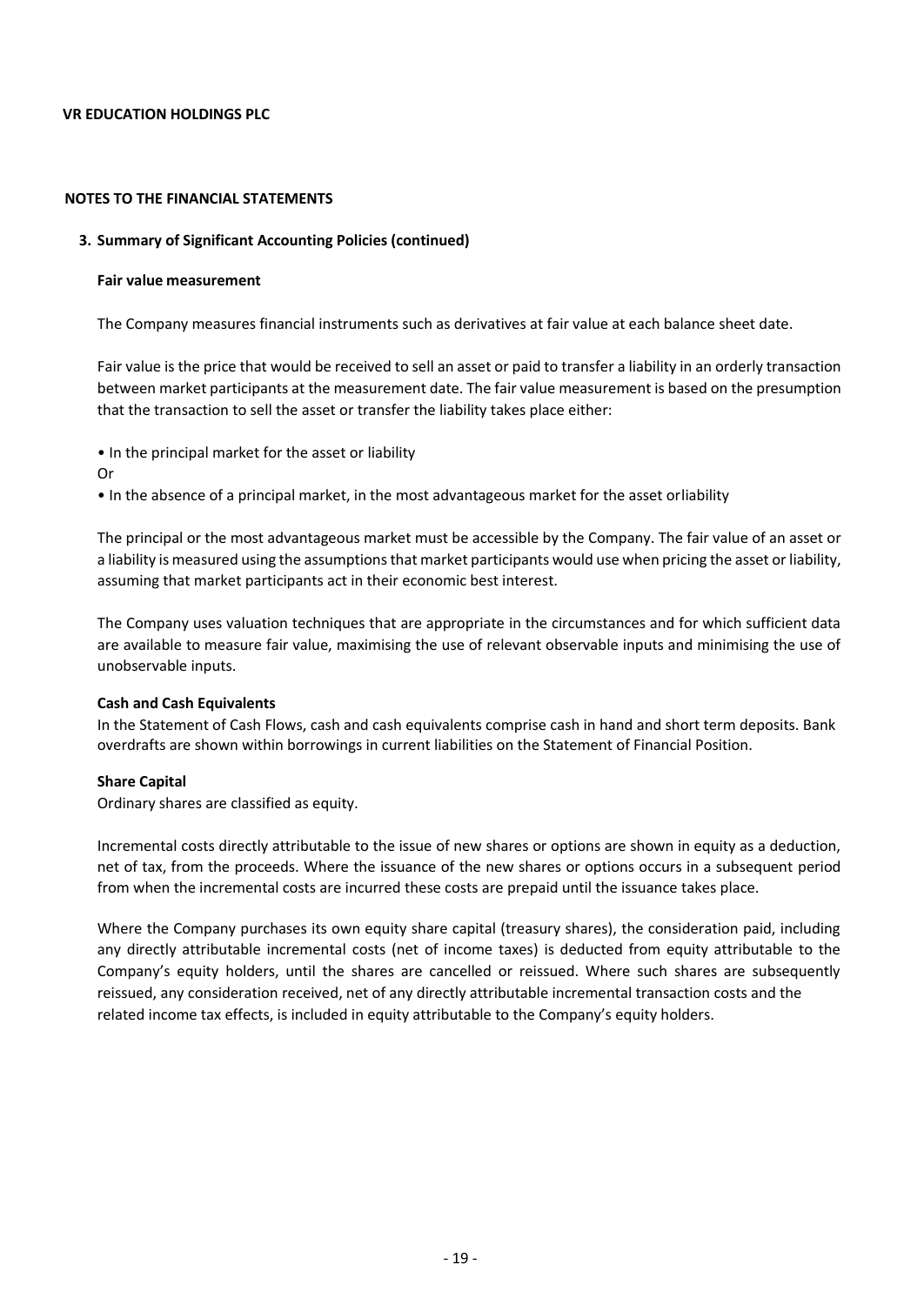### **NOTES TO THE FINANCIAL STATEMENTS**

### **3. Summary of Significant Accounting Policies (continued)**

### **New standards, interpretations and amendments adopted by the Company**

The Company has adopted all applicable IFRS's in force as at 31 December 2017. At 31 December 2017, the following new and revised IFRSs relevant to the company are issued but are not yet effective:

|                                                                                | Effective    |
|--------------------------------------------------------------------------------|--------------|
|                                                                                | Date         |
| <b>IFRS 9 Financial Instruments</b>                                            | $01$ -Jan-18 |
| IFRS 15 Revenue from Contracts with Customers                                  | $01$ -Jan-18 |
| <b>IFRS 16 Leases</b>                                                          | $01$ -Jan-19 |
| IAS 7 (amendments) Disclosure of changes in liabilities arising from financing |              |
| activities                                                                     | $01$ -Jan-17 |
| IAS 12 (amendments) Recognition of Deferred Tax Assets for Unrealised Losses   | $01$ -Jan-17 |
| Annual Improvements to IFRSs: 2014-2016 cycle *                                | $01$ -Jan-17 |

\* Not yet endorsed for use in EU.

IFRS 9 will impact the recognition, measurement and disclosures of financial instruments. The Company is currently assessing the impact of the revisions on the Company's financial position, a process expected to be finalised during the year ending 31 December 2018. Until such assessment is completed it is not practical to provide an estimate of the full effect of IFRS 9.

IFRS15 'Revenue from Contracts with Customers' sets out new revenue recognition criteria that will be applicable from 1 January 2018 and its effect is dependent on the Company generating revenue in the period. The Company is currently in the process of assessing the impact of the implementation of this standard and therefore the full effect of the standard has not yet been determined.

IFRS 16 'Leases'. IFRS 16 requires lessees to recognise a lease liability reflecting future lease p payments and a 'right of use asset' for virtually all lease contracts. This is effective for the period beginning on 1 June 2018, with earlier adoption permitted if IFRS 15 'Revenue from contracts with customers' is also applied. The Company has not yet assessed the full effect of this standard.

Of the other IFRSs and IFRICs, none are expected to have a material effect on future Company financial statements.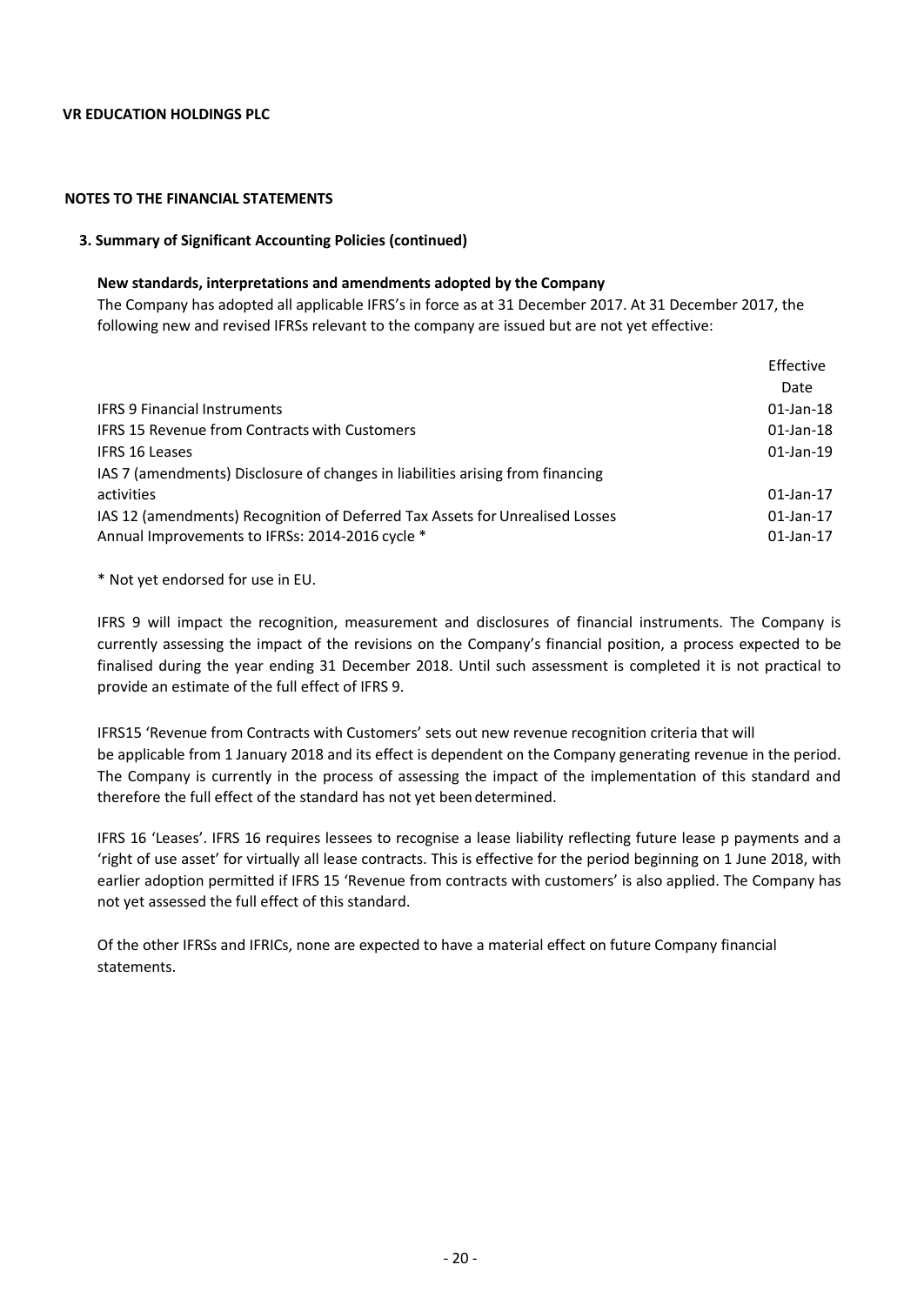# **NOTES TO THE FINANCIAL STATEMENTS**

| 4. Trade and Other Receivables  | 2017   |
|---------------------------------|--------|
| <b>Other Receivables</b>        | 18,750 |
|                                 | 18,750 |
| 5. Cash and short-term deposits | 2017   |
|                                 |        |
| Cash at bank and on hand        | 6,250  |
|                                 | 6,250  |

For the purpose of the statement of cash flows, cash and cash equivalents comprise the following at 31 December:

| Cash at bank and on hand         | 2017<br>6,250 |
|----------------------------------|---------------|
|                                  | 6,250         |
| Bank overdrafts                  | -             |
| <b>Cash and cash equivalents</b> | 6,250         |

# **6. Issued Share Capital and Premium**

|                     | Number of<br>shares | Ordinary<br><b>Shares</b> | <b>Share</b><br><b>Premium</b> | Total                    |
|---------------------|---------------------|---------------------------|--------------------------------|--------------------------|
|                     |                     | €                         |                                | €                        |
| At Incorporation    |                     | $\blacksquare$            | $\blacksquare$                 | $\overline{\phantom{a}}$ |
| At 31 December 2017 | 1                   | ٠                         |                                | $\overline{\phantom{0}}$ |

On incorporation, the Company issued 1 ordinary share of €0.001 for consideration of €0.001 cash.

| 7. Trade and Other Payables | 2017   |
|-----------------------------|--------|
| Redeemable Shares           | 25,000 |
|                             | 25,000 |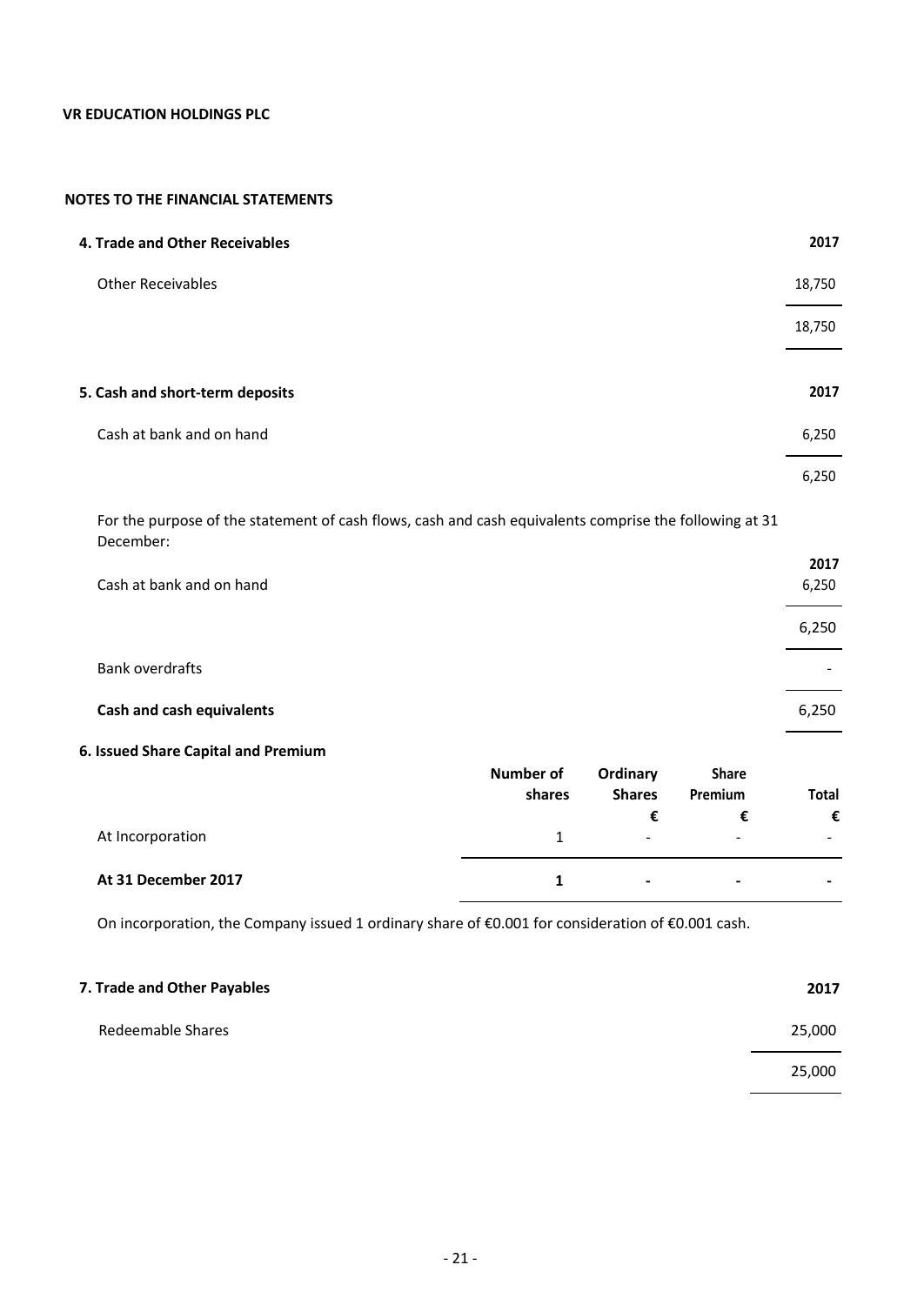### **NOTES TO THE FINANCIAL STATEMENTS**

#### **8. Earnings Per Share**

The calculation for earnings per share (basic and diluted) for the relevant period is based on the profit after income tax attributable to equity Shareholder for the period from incorporation on 13 October 2017 to 31 December 2017 and is as follows:

| Loss attributable to equity shareholders $(\epsilon)$ |  |
|-------------------------------------------------------|--|
| Weighted average number of shares                     |  |
| Loss per founder share $(\epsilon)$                   |  |

#### **9. Related Party Transactions**

On incorporation, the company issued 1 €0.001 ordinary share to Sandra Whelan.

On 13 December 2017 Richard Cooper subscribed to €25,000 Redeemable Shares, of which €6,250 was paid up as at 31 December 2017.

#### **10. Ultimate Controlling Party**

At 31 December 2017 the ultimate controlling party was Sandra Whelan who held the only share issued in the company.

#### **11. Events after the Reporting Period**

On 5 March 2018 at a general board meeting of the Company shareholders voted in favour of the following:

- Acquisition of Immersive VR Education Limited in a common control share-for-share transaction conditional upon admission of the Group on London's AiM market and Dublin's ESM market.

On 12 March 2018 the Company acquired Immersive VR Education Limited and contemporaneously listed on London's AiM market and Dublin's ESM market. As part of the Admission process, the Group raised £6 million before expenses, through an oversubscribed placing of 60,000,000 new ordinary shares at a placing price of 10p each.

### **Acquisition of Immersive VR Education Limited**

Subsequent to shareholder approval noted above, on 12 March 2018 the Company entered into a share-forshare common control transaction with Immersive VR Education Limited ("IVRE") for the acquisition of the entire share capital of IVRE.